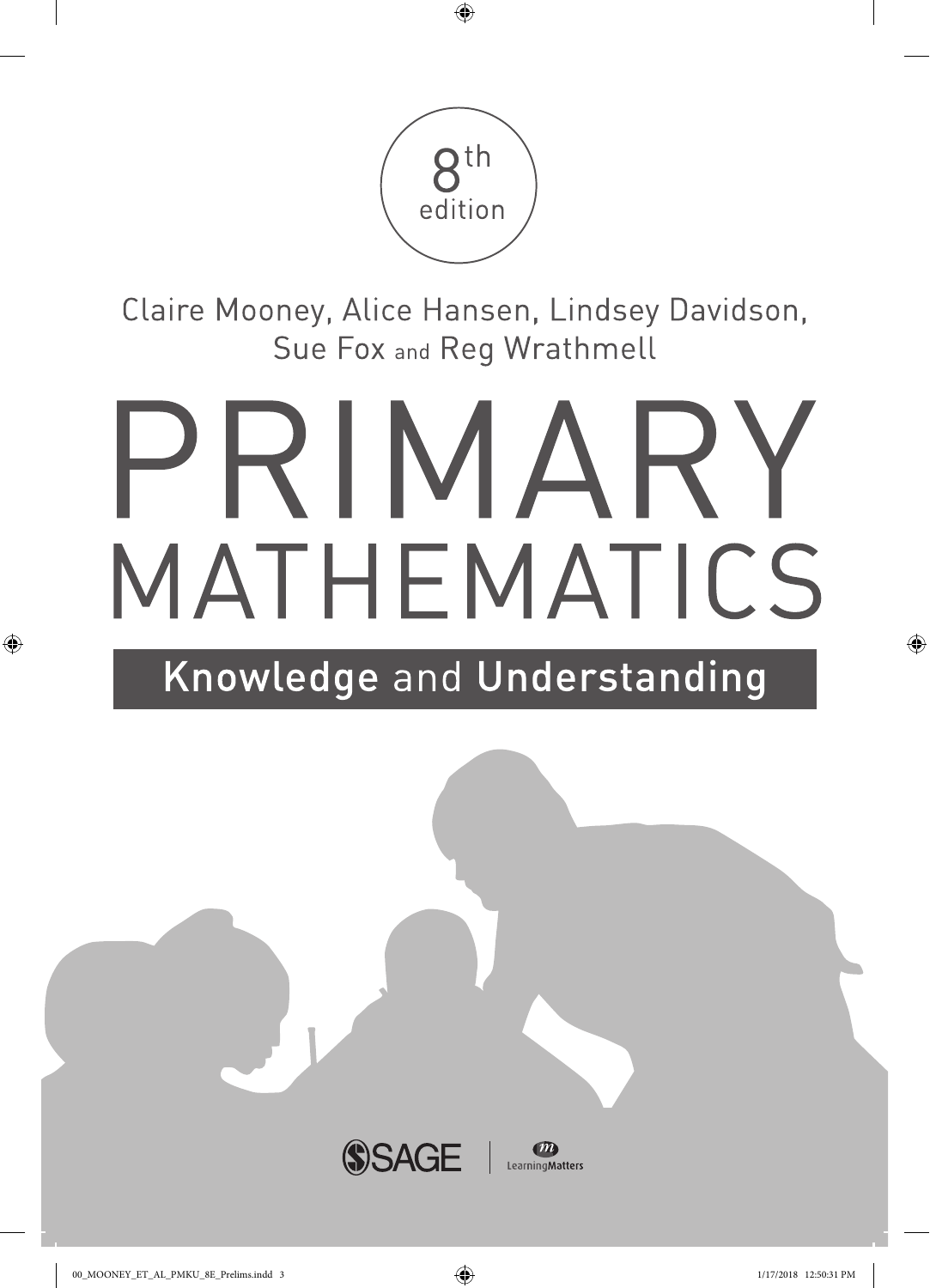



 $\bm \Theta$ 

Learning Matters An imprint of SAGE Publications Ltd 1 Oliver's Yard 55 City Road London EC1Y 1SP

SAGE Publications Inc. 2455 Teller Road Thousand Oaks, California 91320

SAGE Publications India Pvt Ltd B 1/I 1 Mohan Cooperative Industrial Area Mathura Road New Delhi 110 044

SAGE Publications Asia-Pacific Pte Ltd 3 Church Street #10–04 Samsung Hub Singapore 049483

⊕

 2018 Clare Mooney, Alice Hansen, Lindsey Ferrie, Sue Fox and Reg Wrathmell

First published in 2000 by Learning Matters Ltd. Second edition published in 2002. Third edition published in 2007. Fourth edition published in 2009. Fifth edition published in 2011. Sixth edition published in 2012. Seventh edition published in 2014. Eighth edition published in 2018.

Apart from any fair dealing for the purposes of research or private study, or criticism or review, as permitted under the Copyright, Designs and Patents Act 1988, this publication may be reproduced, stored or transmitted in any form, or by any means, only with the prior permission in writing of the publishers, or in the case of reprographic reproduction, in accordance with the terms of licences issued by the Copyright Licensing Agency. Enquiries concerning reproduction outside those terms should be sent to the publishers.

Editor: Amy Thornton Production controller: Chris Marke Project management: Deer Park Productions Marketing manager: Lorna Patkai Cover design: Wendy Scott Typeset by: C&M Digitals (P) Ltd, Chennai, India Printed in the UK

#### **Library of Congress Control Number: 2017957602**

#### **British Library Cataloguing in Publication Data**

A catalogue record for this book is available from the British Library.

ISBN 978-1-5264-4052-5 (pbk) ISBN 978-1-5264-4051-8

At SAGE we take sustainability seriously. Most of our products are printed in the UK using FSC papers and boards. When we print overseas we ensure sustainable papers are used as measured by the PREPS grading system. We undertake an annual audit to monitor our sustainability.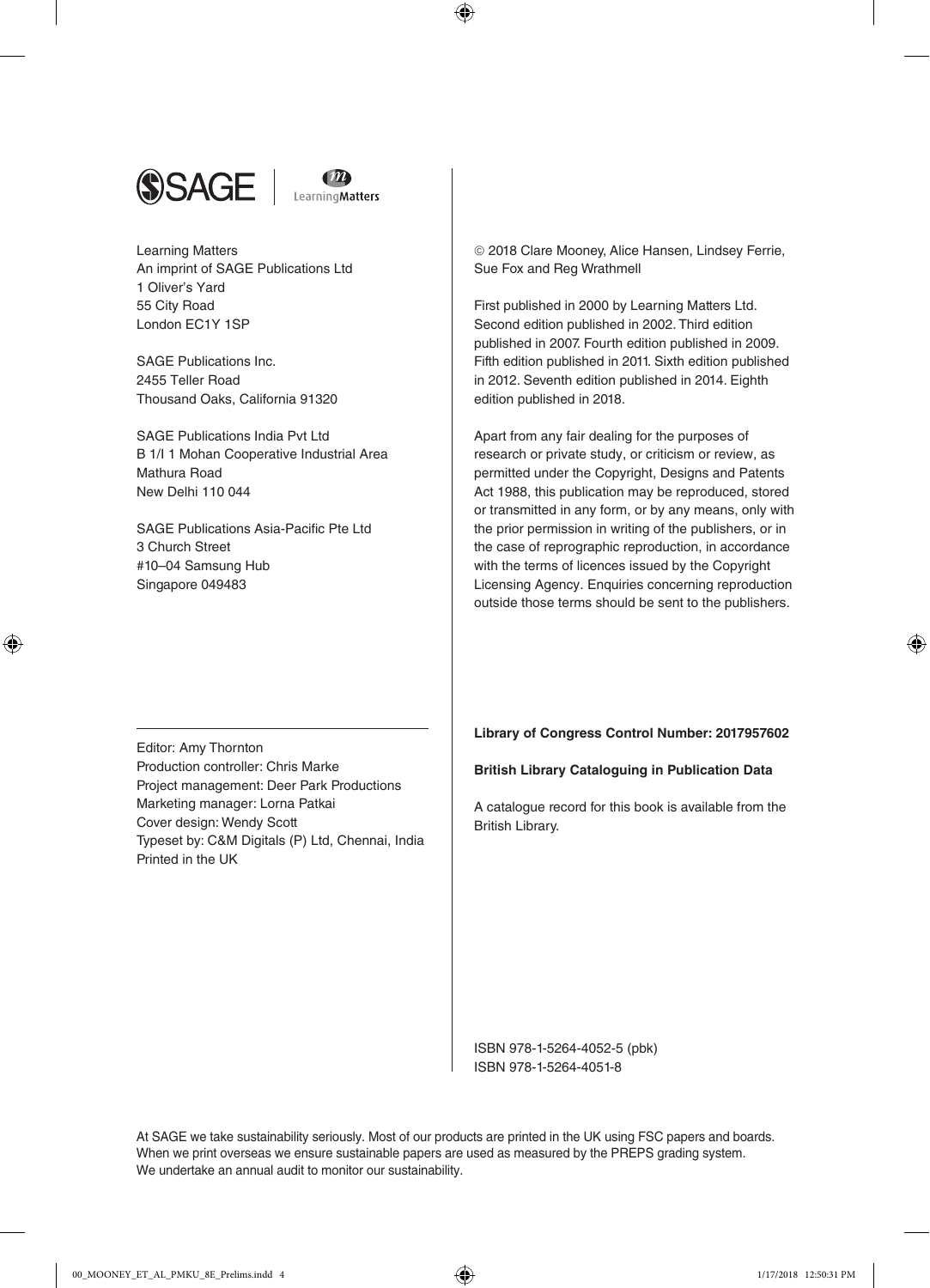$\bigoplus$ 

| About the authors |                                                         | XÌ.            |
|-------------------|---------------------------------------------------------|----------------|
| Foreword          |                                                         | xiii           |
| 1                 | <b>Introduction</b>                                     | 1              |
|                   | About this book                                         | 2              |
|                   | A mathematics subject knowledge really does matter!     | 3              |
|                   | The importance of talking mathematics                   | $\overline{4}$ |
|                   | The importance of reasoning for the development of your |                |
|                   | own mathematical knowledge                              | 5              |
|                   | What do we mean by 'reasoning skills' and how do you    |                |
|                   | develop them?                                           | 5              |
|                   | The vocabulary of reasoning                             | $\overline{7}$ |
|                   | The Teachers' Standards                                 | 8              |
|                   | Curriculum context                                      | 9              |
|                   | The Early Years Foundation Stage                        | 10             |
|                   | Mathematics in the National Curriculum                  | 11             |
|                   | Assessment of primary mathematics                       | 11             |
|                   | The Primary Framework for Literacy and Mathematics      | 13             |
|                   | Outcomes                                                | 13             |
| 2                 | Number: place value, addition, subtraction,             |                |
|                   | multiplication and division                             | 15             |
|                   | Introduction                                            | 18             |
|                   | Place value                                             | 19             |
|                   | The four rules of number                                | 22             |
|                   | Addition                                                | 22             |
|                   | Subtraction                                             | 23             |
|                   | Multiplication                                          | 26             |
|                   | Division                                                | 30             |
|                   | Precedence - BODMAS                                     | 33             |
|                   | The laws of arithmetic                                  | 34             |
|                   | The commutative law                                     | 34             |

 $\bigoplus$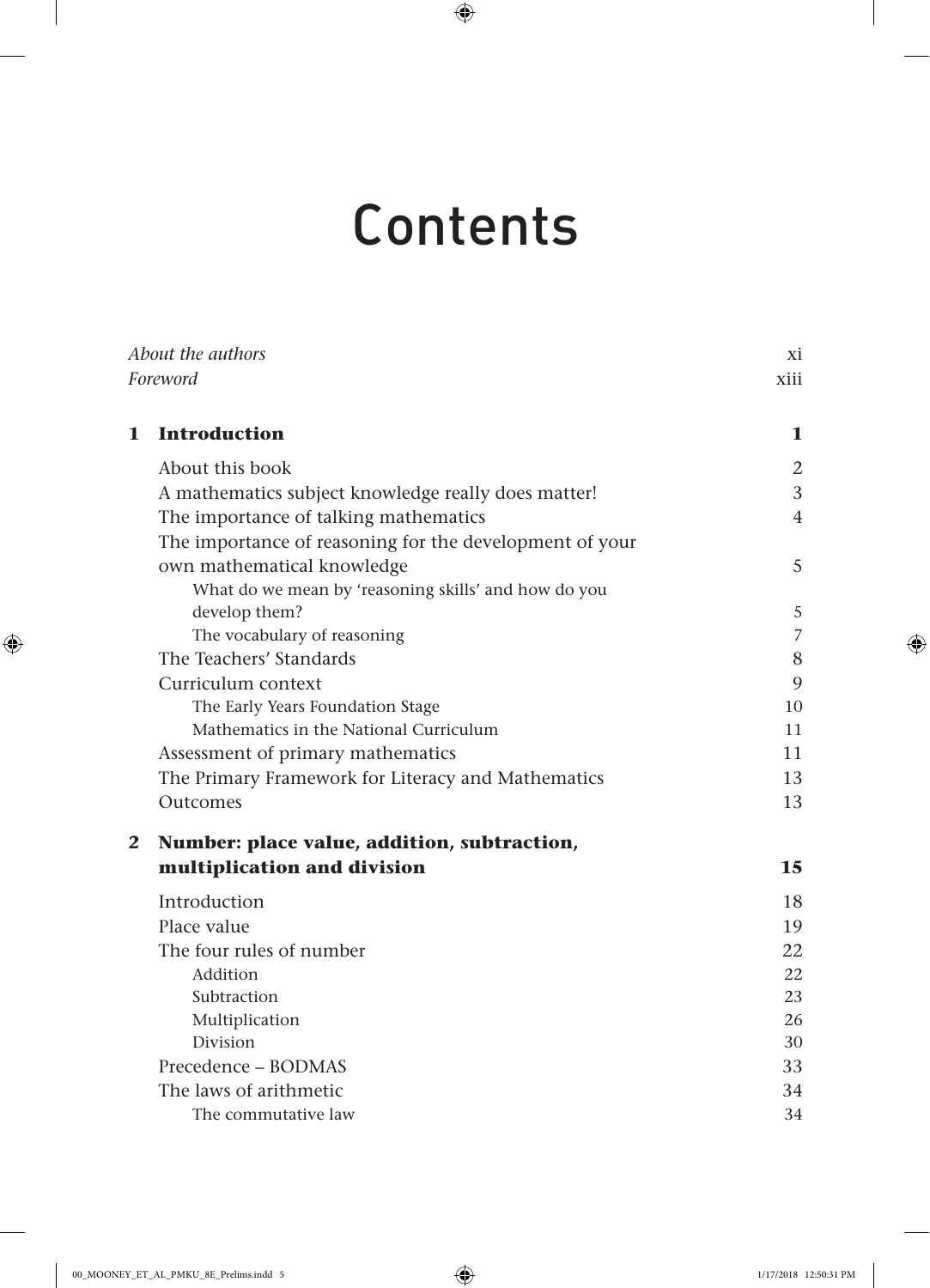$\bigoplus$ 

#### Contents

 $\overline{\phantom{a}}$ 

 $\bigoplus$ 

|   | The associative law                                              | 35 |
|---|------------------------------------------------------------------|----|
|   | The distributive law                                             | 35 |
|   | Negative numbers                                                 | 36 |
| 3 | <b>Number: fractions, decimals and percentages</b>               | 41 |
|   | Introduction                                                     | 44 |
|   | Fractions                                                        | 44 |
|   | <b>Equivalent fractions</b>                                      | 47 |
|   | Comparing fractions                                              | 49 |
|   | Addition of fractions                                            | 49 |
|   | Subtraction of fractions                                         | 50 |
|   | Multiplication of fractions                                      | 51 |
|   | Division of fractions                                            | 51 |
|   | Decimals                                                         | 52 |
|   | Addition and subtraction of decimals                             | 54 |
|   | Multiplication of decimals                                       | 54 |
|   | Division of decimals                                             | 55 |
|   | Converting fractions and decimals                                | 56 |
|   | Using mental strategies to calculate with fractions and decimals | 57 |
|   | Percentages                                                      | 57 |
|   | Calculating percentages                                          | 58 |
|   | Equality                                                         | 60 |
|   | Inequalities                                                     | 61 |
|   | Recurring decimals                                               | 63 |
|   | Rational and irrational numbers                                  | 64 |
|   | Index form                                                       | 65 |
|   | Standard form                                                    | 66 |
|   | Ratio and proportion                                             | 67 |
| 4 | Mathematical language, reasoning and proof                       | 73 |
|   | Introduction                                                     | 76 |
|   | Levels of proof                                                  | 77 |
|   | Deductive proof                                                  | 79 |
|   | Pythagoras' proof                                                | 82 |
|   | The converse of a proof                                          | 84 |
|   | Disproof by counter-example                                      | 86 |
|   | Proof by exhaustion                                              | 88 |
|   | Reductio ad absurdum                                             | 91 |
|   | Proof by induction                                               | 92 |
|   | Mathematical proof versus scientific theories                    | 94 |
|   |                                                                  |    |

vi

 $\mathbb{I}$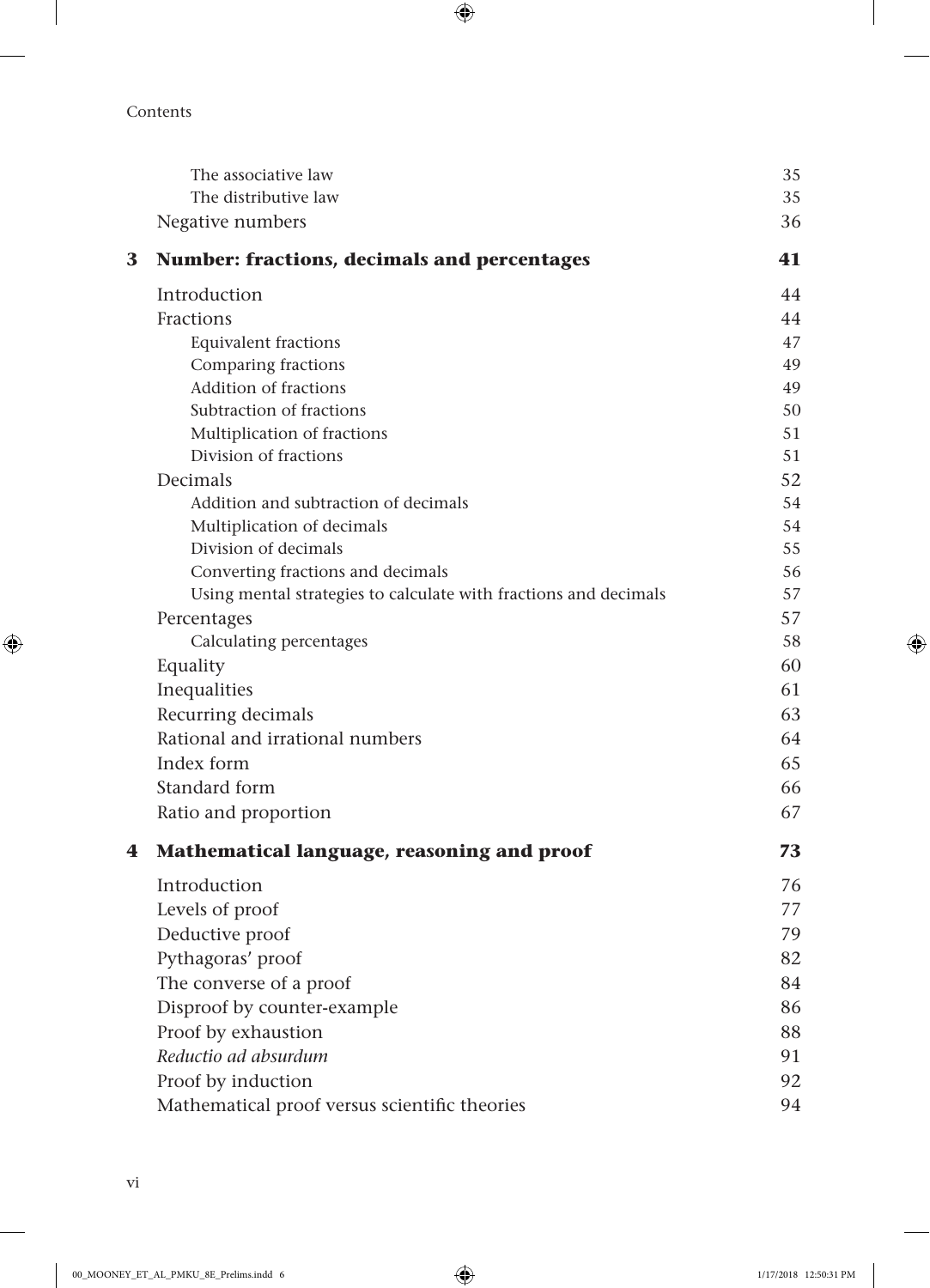$\overline{\phantom{a}}$ 

 $\bigoplus$ 

|   | Language in mathematics                                    | 96  |
|---|------------------------------------------------------------|-----|
|   | Vocabulary                                                 | 97  |
|   | Refining definitions                                       | 99  |
|   | Structure in mathematics and language                      | 100 |
|   | The number system                                          | 102 |
| 5 | Algebra, equations, functions and graphs                   | 107 |
|   | Introduction                                               | 109 |
|   | Algebraic expressions                                      | 111 |
|   | Simplifying algebraic expressions                          | 111 |
|   | General statements                                         | 113 |
|   | Using algebra to describe sequences                        | 114 |
|   | Sequences - extension (for those who are interested)       | 116 |
|   | Using algebra to prove general statements                  | 117 |
|   | Linear and simultaneous linear equations                   | 119 |
|   | Functions and mappings                                     | 122 |
|   | Inverse functions                                          | 125 |
|   | Graphs                                                     | 126 |
|   | Gradient of a straight line                                | 128 |
|   | The y-intercept                                            | 129 |
|   | Finding equations of graphs                                | 131 |
|   |                                                            |     |
| 6 | <b>Measures</b>                                            | 135 |
|   | Introduction                                               | 137 |
|   | The stages of development in understanding measures        | 137 |
|   | Direct comparison using matching, with no actual measuring | 138 |
|   | Using non-standard units                                   | 138 |
|   | Using standard units                                       | 138 |
|   | Understanding units and measures                           | 139 |
|   | Mass and weight                                            | 141 |
|   | Volume and capacity                                        | 142 |
|   | Surface area                                               | 145 |
|   | Time                                                       | 146 |
|   | The 24 hour clock                                          | 147 |
|   | The abbreviations a.m. and p.m.                            | 148 |
|   | Interval scales                                            | 149 |
| 7 | <b>Geometry</b>                                            | 151 |
|   | Introduction                                               | 153 |

 $\bigoplus$ 

 $\overline{\phantom{a}}$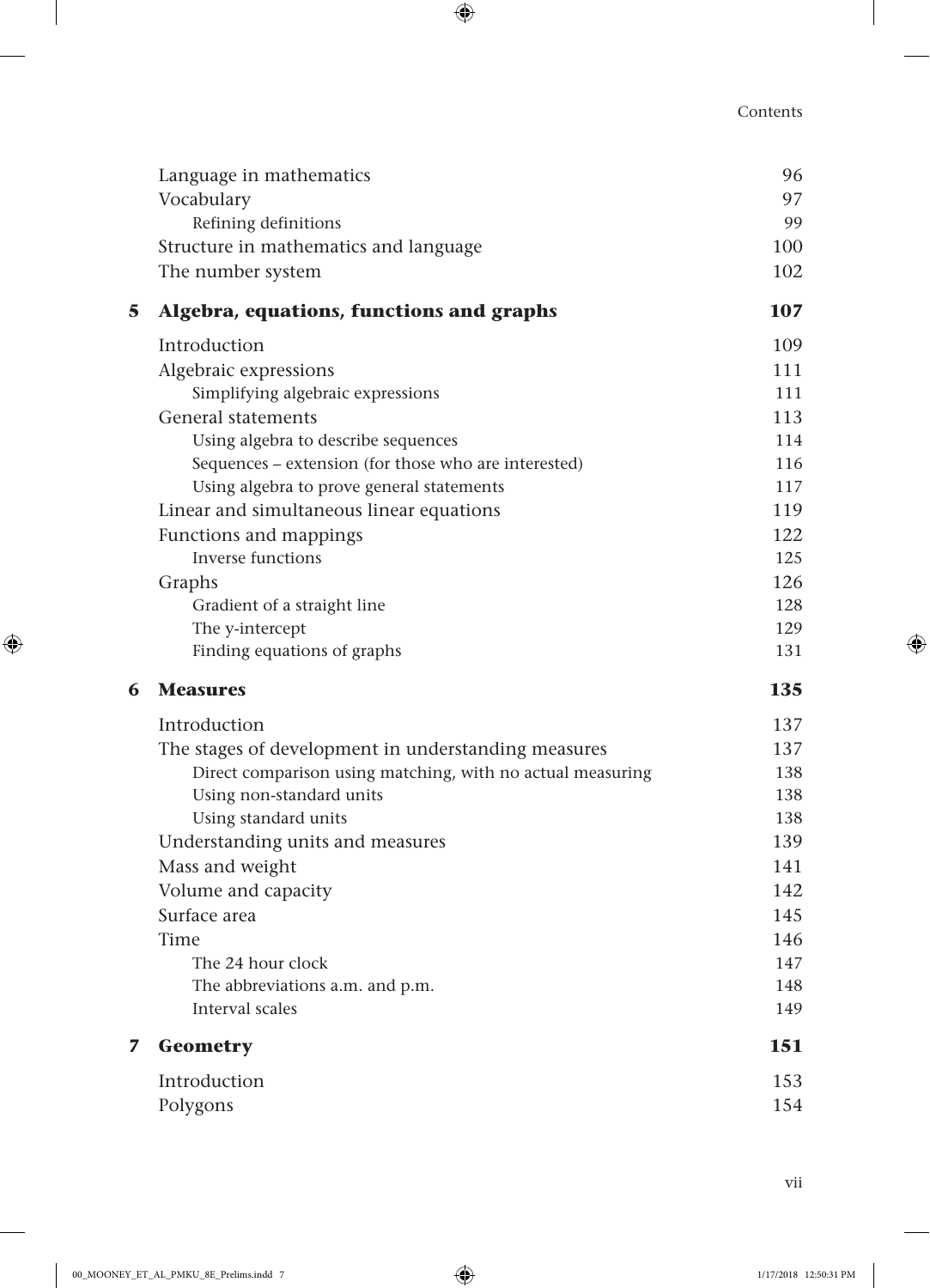$\overline{\phantom{a}}$ 

 $\bigoplus$ 

|   | Naming polygons                                | 155 |
|---|------------------------------------------------|-----|
|   | Regular or irregular polygons?                 | 155 |
|   | Reflective symmetry                            | 156 |
|   | Rotational symmetry                            | 156 |
|   | Triangles                                      | 157 |
|   | Pythagoras' theorem                            | 158 |
|   | Quadrilaterals                                 | 160 |
|   | Congruence, 2-D transformations and similarity | 162 |
|   | Congruence                                     | 162 |
|   | 2-D transformations                            | 163 |
|   | Similarity                                     | 164 |
|   | The area of 2-D shapes                         | 165 |
|   | 3-D shapes                                     | 171 |
|   | The Platonic solids                            | 172 |
|   | Pyramids                                       | 173 |
|   | Prisms                                         | 173 |
|   | <b>Nets</b>                                    | 174 |
|   | Surface area and volume                        | 175 |
|   | Cartesian co-ordinates                         | 175 |
|   | Co-ordinates in four quadrants                 | 176 |
|   | Angles                                         | 178 |
|   | Bearings and compass points                    | 182 |
| 8 | <b>Statistics</b>                              | 185 |
|   | Introduction                                   | 188 |
|   | Types of data                                  | 189 |
|   | Discrete and continuous data                   | 189 |
|   | Collecting, recording and representing data    | 189 |
|   | <b>Tables</b>                                  | 190 |
|   | Graphs and diagrams                            | 191 |
|   | Interpreting data                              | 194 |
|   | Data prediction                                | 195 |

 $\bigoplus$ 

| $1d]$ $1d$                                                    | エンワ |
|---------------------------------------------------------------|-----|
| Graphs and diagrams                                           | 191 |
| Interpreting data                                             | 194 |
| Data prediction                                               | 195 |
| Finding and using the mean and other central measures         | 195 |
| Finding and using measures of spread to compare distributions | 198 |
| Box and whisker diagrams                                      | 198 |
| The probability scale                                         | 200 |
| How can we identify the probability of an event?              | 200 |
| What is the difference between theoretical and experimental   |     |
| probability?                                                  | 202 |

 $\mathbb{I}$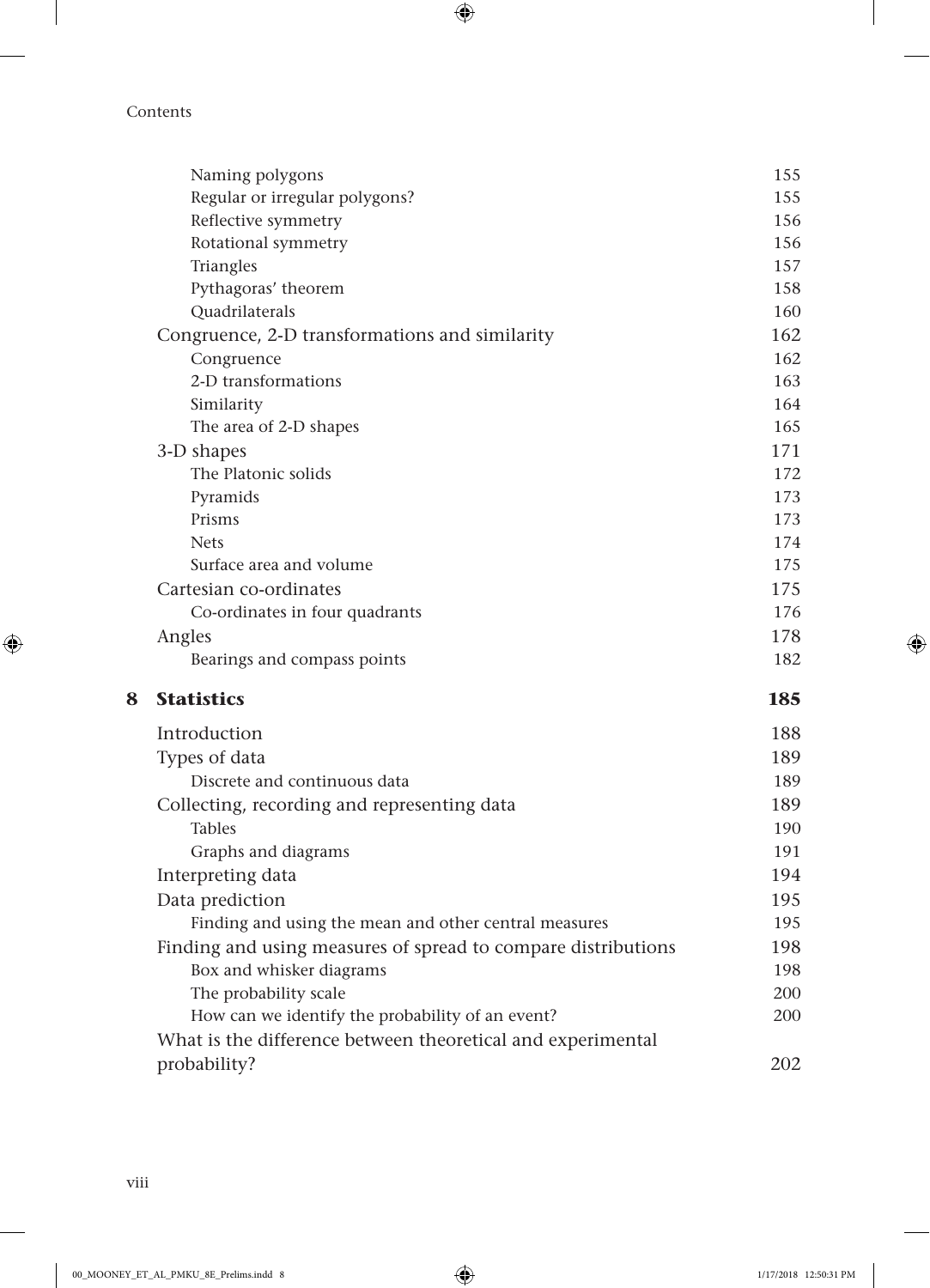$\mathbb{I}$ 

 $\bigoplus$ 

| When do I add two probabilities?     | 203 |
|--------------------------------------|-----|
| What about throwing two coins?       | 204 |
|                                      |     |
| Self-assessment questions            | 213 |
| Answers to self-assessment questions | 221 |
| Glossary                             | 233 |
| References                           | 241 |
| Index                                | 245 |

 $\bigoplus$ 

 $\overline{\phantom{a}}$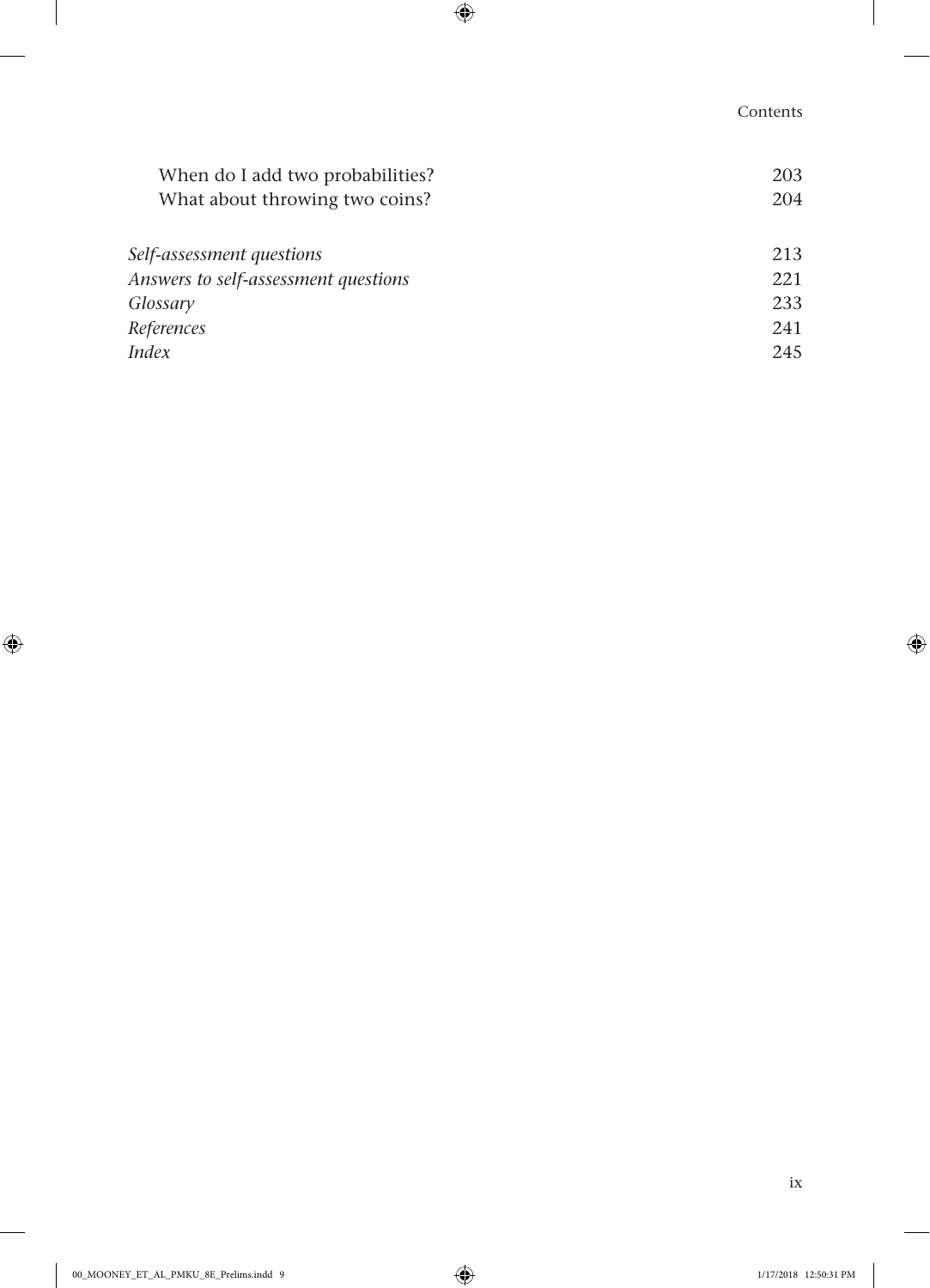1

 $\bigoplus$ 

| About this book                                         | 2              |
|---------------------------------------------------------|----------------|
| A mathematics subject knowledge really does matter!     | 3              |
| The importance of talking mathematics                   | $\overline{4}$ |
| The importance of reasoning for the development of your |                |
| own mathematical knowledge                              | 5              |
| What do we mean by 'reasoning skills' and how do you    |                |
| develop them?                                           | 5              |
| The vocabulary of reasoning                             | 7              |
| The Teachers' Standards                                 | 8              |
| Curriculum context                                      | 9              |
| The Early Years Foundation Stage                        | 10             |
| Mathematics in the National Curriculum                  | 11             |
| Assessment of primary mathematics                       | 11             |
| The Primary Framework for Literacy and Mathematics      | 13             |
| Outcomes                                                | 13             |
|                                                         |                |

 $\bigoplus$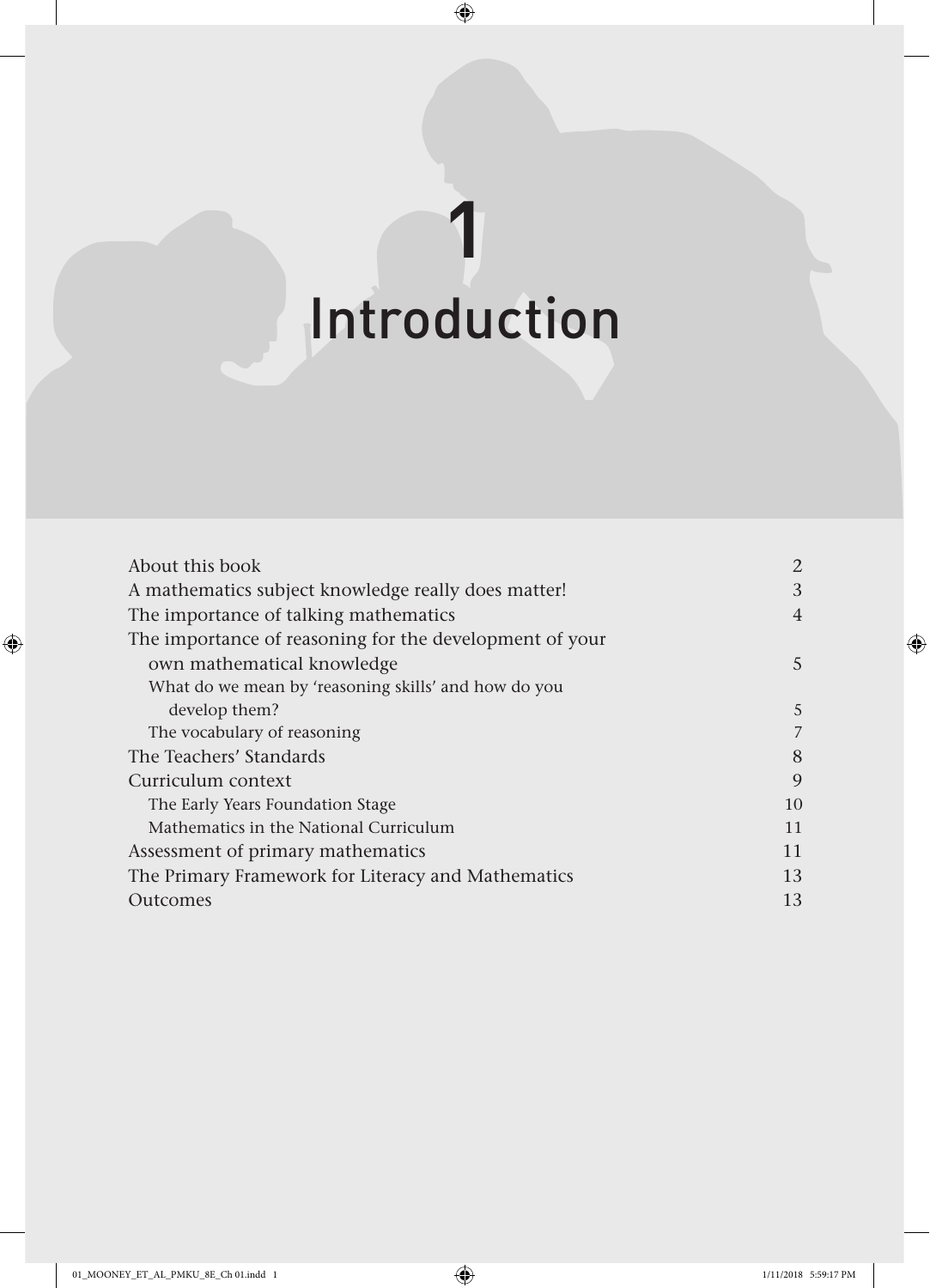$\bigoplus$ 

# **About this book**

This book has been written to cater for the needs of primary trainees on all courses of initial teacher training in England and other parts of the UK. By the end of your course, you will be required to demonstrate your subject knowledge and understanding and your competence in using this knowledge in your teaching. A secure subject knowledge of mathematics is required for the award of Qualified Teacher Status (QTS) or its equivalent. This book will also be useful to newly qualified teachers (NQTs) and other professionals working in education who have identified aspects of their mathematics subject knowledge which require attention.

This book has been written with the Teachers' Standards firmly at its core. The Teachers' Standards in England (DfE, 2011c) came into force from 1 September 2012. They define the minimum level of practice expected of all teachers from the point of being awarded QTS.

There have been many changes in education in the last few years. Following the Tickell Report (Tickell, 2011), changes to the Early Years Foundation Stage (EYFS) were implemented, including a new Statutory Framework for the Early Years Foundation Stage, mandatory from September 2012 and updated in 2014. That led to the new National Curriculum in England, which maintained schools in England are legally required to follow. This book includes information on the programmes of study for National Curriculum mathematics and on the mathematics Early Learning Goals for children in the Early Years.

Features of the main chapters of this book include:

- clear links with the Teachers' Standards;
- information about the curriculum context, including the mathematics National Curriculum in England and the Statutory Framework for the Early Years Foundation Stage;
- mathematics knowledge and understanding;

⊕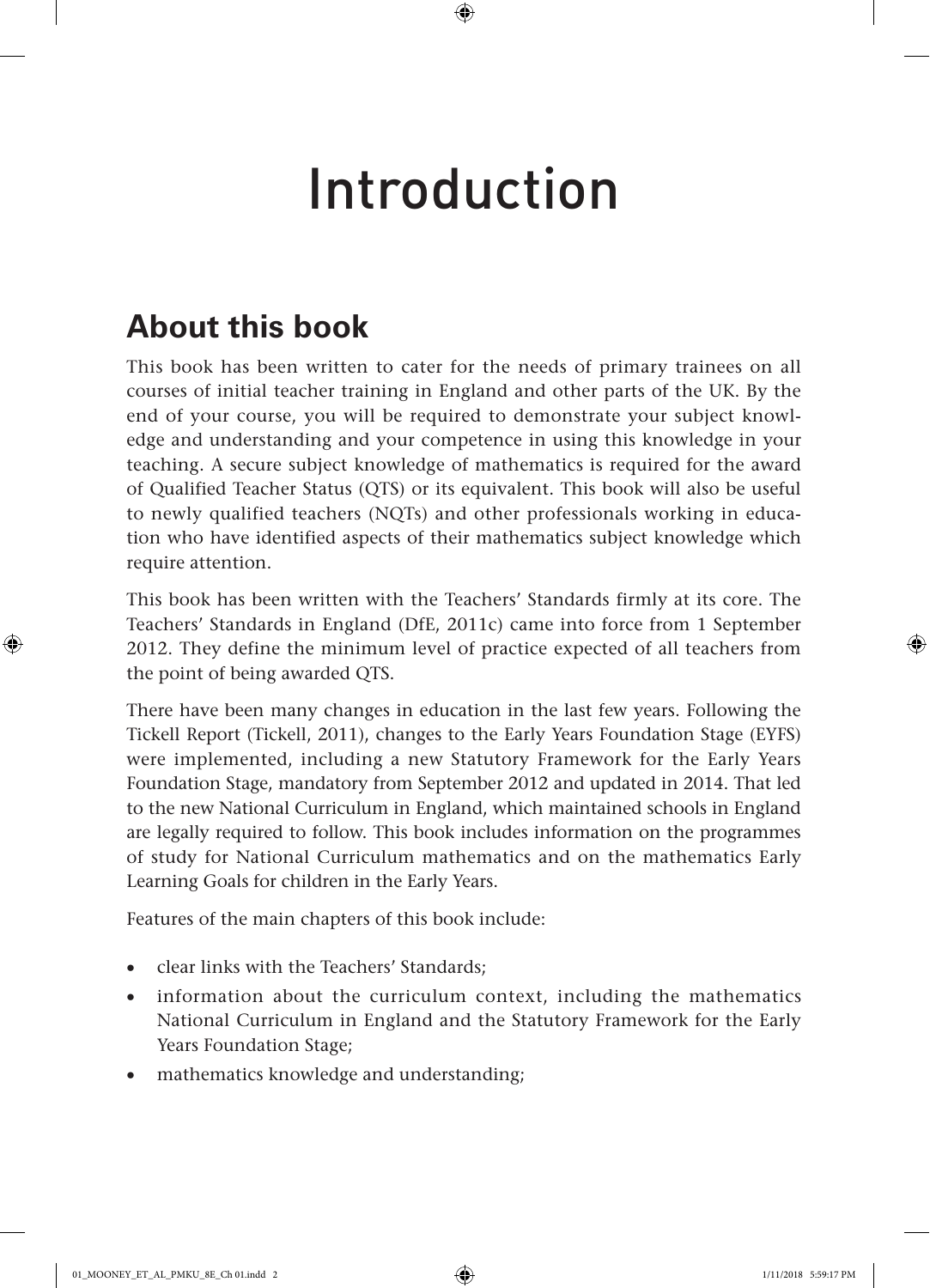• reflective and practical activities for you to undertake, many of which are related to pedagogy;

 $\bigoplus$ 

- research summaries that give additional background insights into how children's understanding of mathematical concepts develops;
- a summary of key learning points;
- suggestions for further reading on the aspect in question.

There are also self-assessment questions so that you can check on how well you have assimilated the knowledge and understanding. The answers to these questions are contained in a separate chapter. The book also contains a glossary of terms, and details of publications referenced in the main chapters.

# **A mathematics subject knowledge really does matter!**

A healthy subject knowledge of mathematics is widely acknowledged as a critical factor in the complex process of teaching mathematics itself (Ball and Bass, 2000; Morris, 2001; Rowland et al., 2001; TDA, 2007). Few nowadays would argue that planning, teaching and assessing mathematics lessons, setting learning outcomes, choosing appropriate activities and resources, identifying children's errors and misconceptions, asking and responding to questions, and so on, could be achieved without a sound knowledge of mathematics in the first place. Within primary schools currently there is a clear drive to raise standards in mathematics through raising expectations and national target setting.

Implicit within this drive to raise standards in mathematics is the requirement for teachers to have the necessary subject knowledge to teach confidently and effectively. Ma (1999) proposed that a *profound understanding of fundamental mathematics* (PUFM) is crucial to effective mathematics teaching. PUFM refers to the depth, breadth and thoroughness of the knowledge that is required to be an accomplished teacher of primary mathematics. Ma suggested that teachers with PUFM make connections between mathematical concepts and procedures from the simple to the complex, appreciate different facets of an idea and various approaches to a solution, are particularly aware of the simple but powerful foundational concepts and principles of mathematics, and are knowledgeable about the whole primary mathematics curriculum, not just the content of a particular age level. This may well seem like a large a burden. However, persisting with the

⊕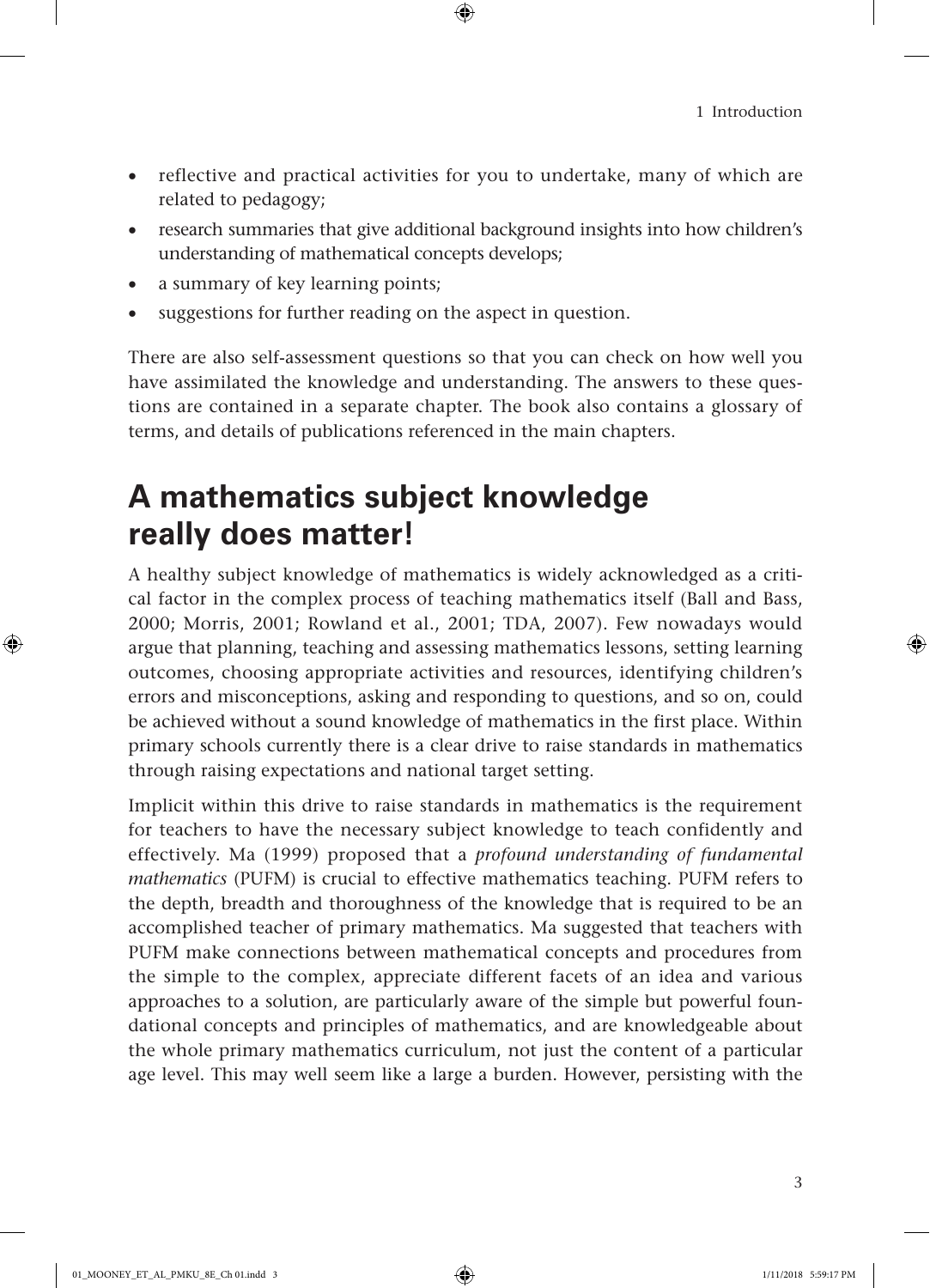development of an appropriate level of mathematics subject knowledge will ensure confident mathematics teaching that motivates, challenges and extends the children.

 $\bigoplus$ 

# **The importance of talking mathematics**

As well as securing confidence in your subject knowledge of mathematics, you need to be ready to talk mathematics. Increasingly, teachers are seeing the benefits of talking about mathematics with children from a young age. This is a stepping stone to confident use of mathematical language later on. The following Research Summary outlines some of the theory behind this:

#### RESEARCH SUMMARY

In the *Independent Review of Mathematics Teaching in Early Years Settings and Primary Schools*, Sir Peter Williams offered a number of recommendations for the long term to enhance the standing of the teaching profession and the mathematical learning of the children in their care (Williams, 2008, page 4). One of the issues raised was the need for high-quality talk in mathematics. Williams explains why the vitally important question of the classroom discussion of mathematics is an issue he singles out. He states, it is often suggested that *mathematics itself is a language* but it must not be overlooked that only by constructive dialogue in the medium of the English language in the classroom can logic and reasoning be fully developed – the factors at the very heart of embedded learning in mathematics (Williams, 2008, page 4).

Neil Mercer and his colleagues have undertaken research that tries to address the issues surrounding mathematical talk in primary classrooms and early years settings. They identified that:

- the teacher has a key role in enabling children to talk and reason together effectively;
- providing children with guidance and practice in how to use language for reasoning enables them to use it more effectively as a tool for working on mathematics problems together;
- improving the quality of children's use of language improves individuals' learning also;
- the teacher is an important model and guide for children's use of language and reasoning (Littleton et al., 2005; Mercer and Sams, 2006a, 2006b).

⊕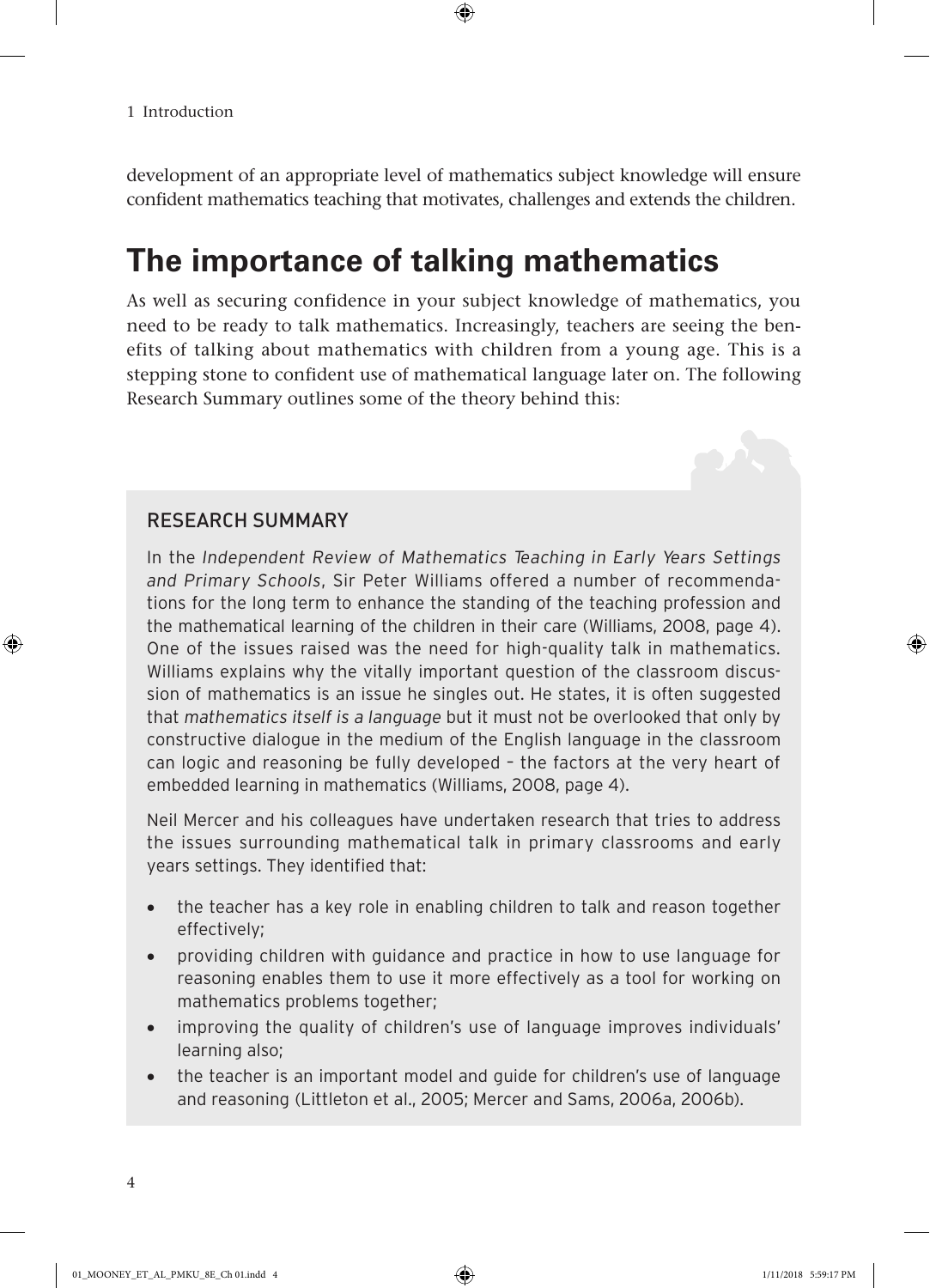# **The importance of reasoning for the development of your own mathematical knowledge**

The development of your own mathematical reasoning skills has an impact not only on your own mathematical knowledge but also on the quality of your teaching.

 $\bigcirc$ 

#### RESEARCH FOCUS

⊕

#### Mathematical explanations

Charalambous et al. (2011) have written extensively about the development of teachers' mathematical explanations during the period of their teacher training. They followed a small group of pre-service teachers through their training, monitored the development of their mathematical explanations and explored the reasons for this development. The pre-service teachers' explanations at the beginning of their course were limited and tended to focus on how to carry out mathematical procedures, often reflecting the ways that they were taught themselves.

The teachers in the study progressed at very different rates in terms of their ability to give mathematical explanations. Those teachers who made the greatest gains in the quality of their explanations were those who, among other things, were able to develop their own ability to reason mathematically and to reconsider and refine their own ideas about what it means to reason mathematically. They said that being able to explain their ideas and thinking in a logical way was essential to improving their mathematical explanations.

#### **What do we mean by 'reasoning skills' and how do you develop them?**

The Advisory Committee on Mathematics Education's (ACME) response to the draft National Curriculum called for a clear definition of mathematical reasoning and suggested the following: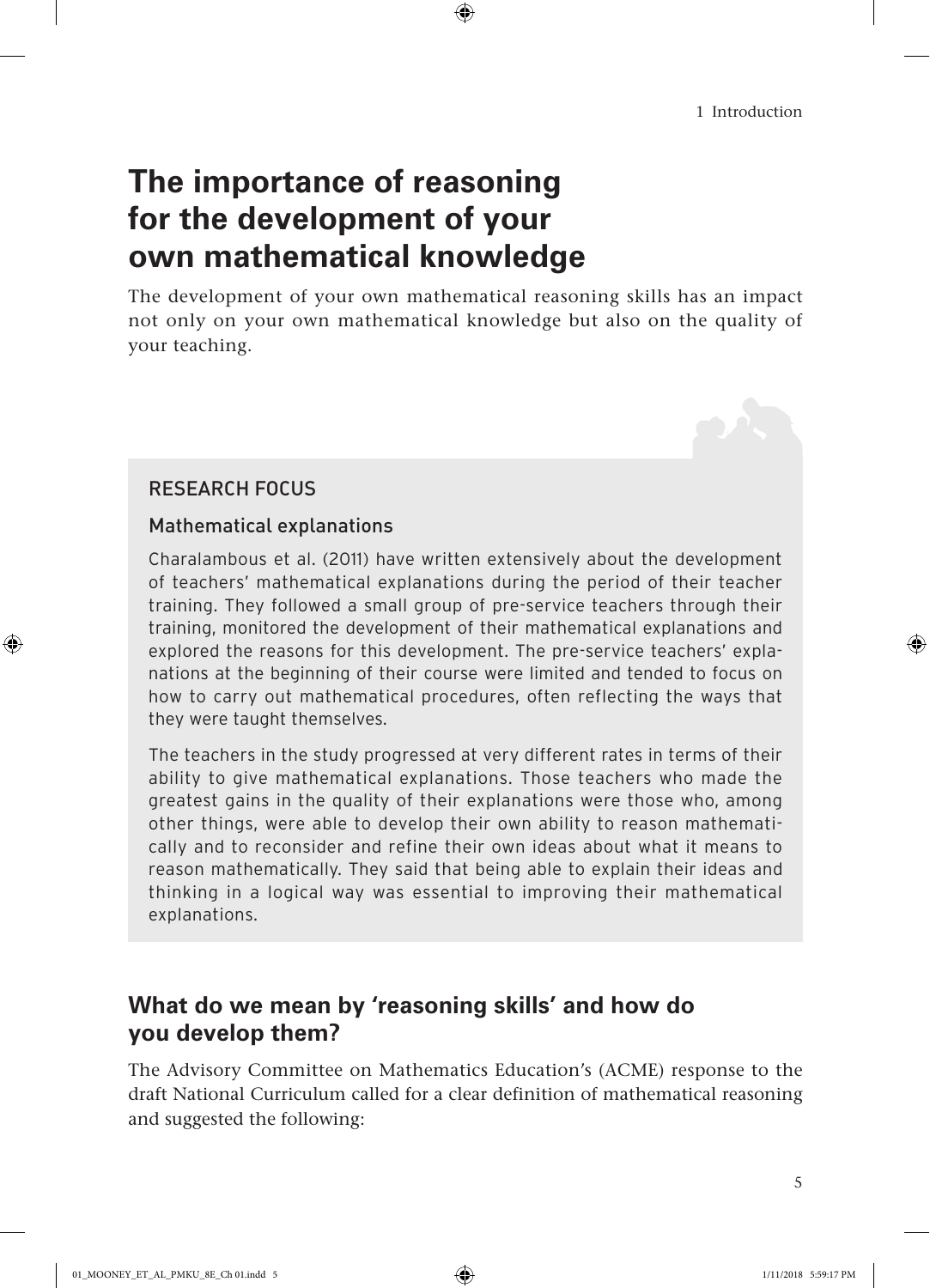*Mathematical reasoning requires analysing information presented in different forms, recognising given information, identifying what additional information is needed and what forms of reasoning can provide it; identifying and conjecturing patterns, relationships, and generalisations; testing, inducing, deducing, and proving; and communicating ideas in mathematical language.* (ACME, 2012, p.5)

 $\bigcirc$ 

Although there is not one clear definition, it is clear that 'reasoning' skills include the following:

- The ability to make sense of mathematics, not just the ability to follow prescribed rules and procedures.
- The ability to know which mathematical procedure to apply to a problem, not just the ability to 'do' the procedure.
- The ability to estimate and discuss a likely result before completing any advanced calculations, not just the ability to find the answer.
- The ability to check your answers, via other methods, to ensure your calculations are correct, not just a need to be told that your answer is correct.

Marcus Witt (2014) offers an explanation of reasoning through an example of reasoning in the classroom:

#### EXAMPLE

⊕

In Joyce's room, the children are solving a puzzle which looks like the one below.

| ★  | ★  | ★  | ★         | 8  |
|----|----|----|-----------|----|
| £  | \$ | &  | ≵         | 17 |
| ★  | ÷  | ★  | $\bullet$ | 16 |
| \$ |    | €  | ♣         | 11 |
| 9  | 11 | 14 | 18        |    |

The discussion centred on the ways in which the children had solved the puzzle:

Joyce: How did you start the puzzle?

Anish: I saw that the top row was all stars. There are four stars and together they come to 8, so I knew that the star must be worth 2.

6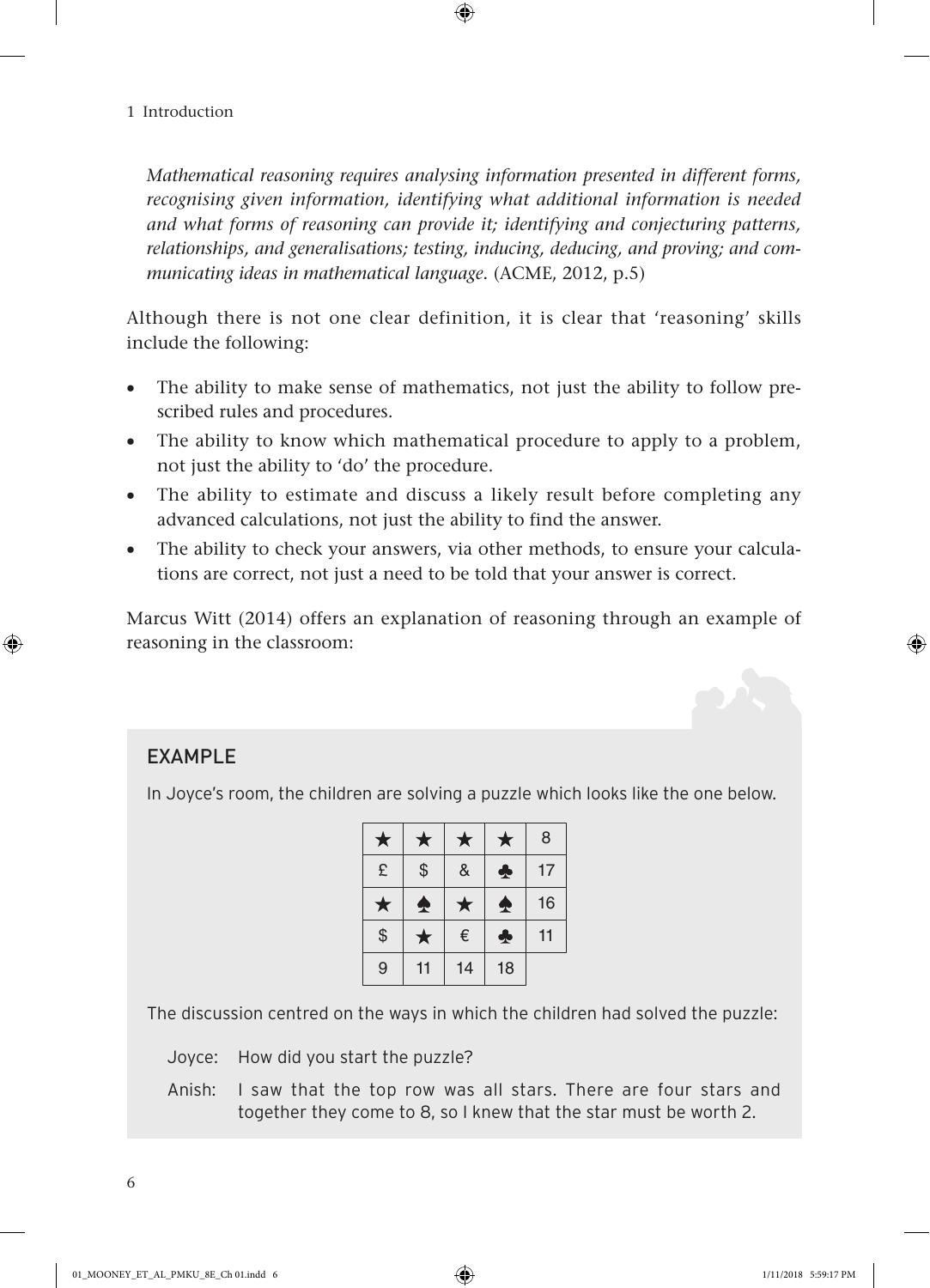Joyce: (Feigning not to understand fully) So, explain to me exactly how you knew each one was worth 2.

 $\bigcirc$ 

- Anish: Well, there are four stars. The whole row comes to 8, so I knew that four stars equals 8, so each star must be worth 2. See 2 and 2 more is 4 and 2 more is 6 and 2 more makes 8.
- Joyce: Fantastic, good strategy. Thank you for explaining that to me so clearly. Can someone else explain how they went on from there?
- Sam: Once you know what the star is worth, you can find out the other symbols.
- Joyce: Good thought. Can you give us an example of how you worked out one of the other symbols?
- Sam: Well, it's hard to explain. In the bit where you have two stars and two spades, you can add the two stars together to get 4. As they all come to 16, you know that the spade must be worth 6.
- Joyce: I'm not sure I followed what you said at the end. How did you know that the spade must be worth 5?
- Sam: It's easy, miss. The two spades must be worth 12 all together, because the two stars are worth 4 and the total is 16. If the two spades are worth 10, then each one must be worth 6.
- Joyce: Fantastic, now I've got it. Does anybody want to ask Sam about how he got 6?
- Kim: Now it's easy. Once you know a couple of the symbols, you can find out the others.
- Joyce: Can you give us an example of another symbol that you found out?
- Kim: Easy. In the column with two stars, a spade and the dollar, you only have to find out the dollar thing. You know all the others.

This discussion is less about the different calculation strategies and more about the problem-solving strategies that the children are using. The children are still using and applying a number of different mental mathematics strategies.

#### **The vocabulary of reasoning**

Marcus Witt (2014) also explores some key words associated with mathematical reasoning. Use of these words in discussions of mathematics can be a sign that reasoning is being used. This is useful when teaching (as children's use of these

⊕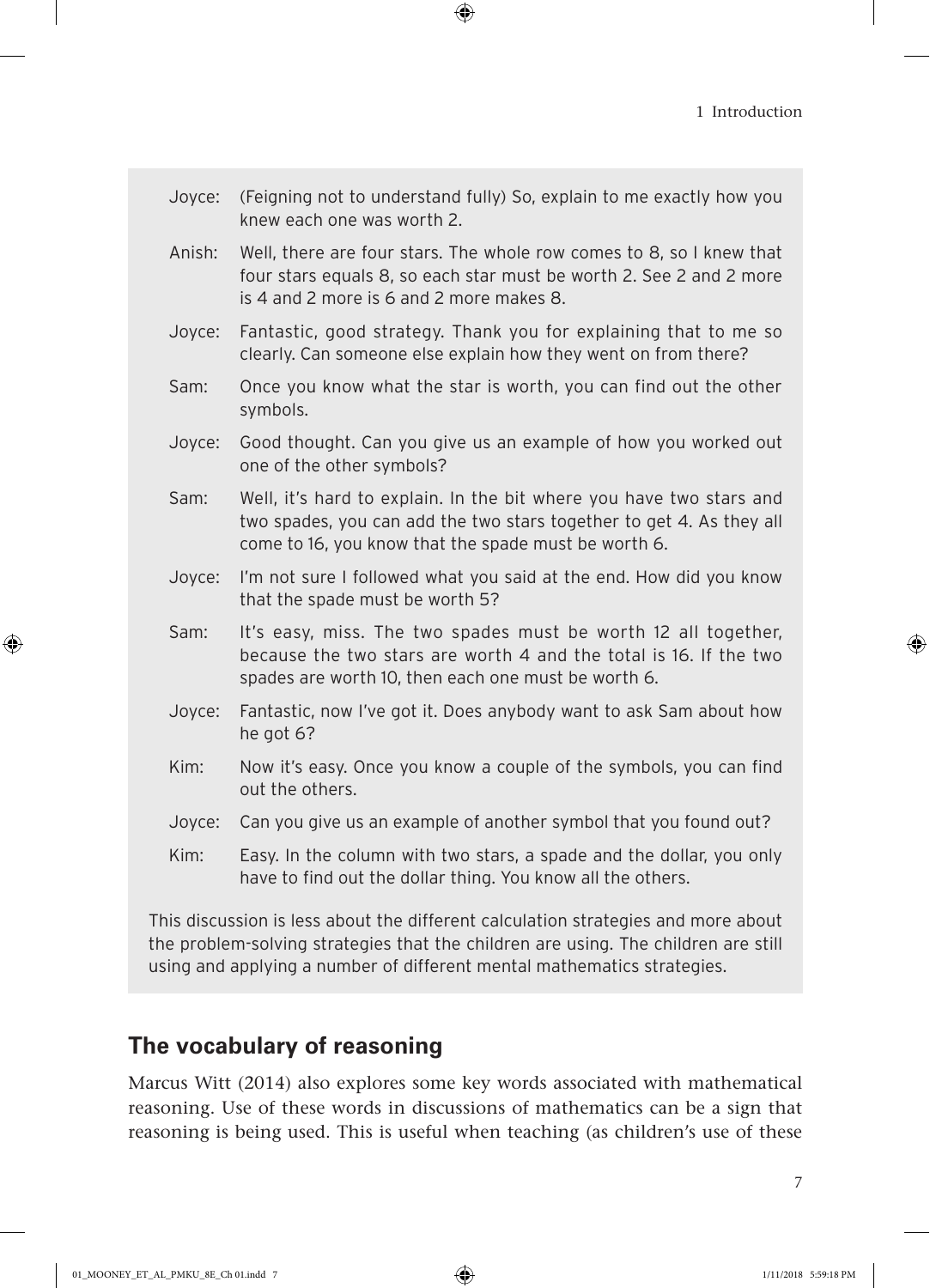words is a sign of their learning) but can also be useful for you when developing your own undersanding.

 $\bigcirc$ 

#### **Suggested key words and phrases to prompt reasoning**

| Question (key words in italics)                                                           | Answer (key words in italics)                                                                                                                                           |  |  |
|-------------------------------------------------------------------------------------------|-------------------------------------------------------------------------------------------------------------------------------------------------------------------------|--|--|
| How did you know that the answer was<br>45?                                               | I knew because 20 and 20 is 40, so 20 and 25 must be 40 and 5 more.                                                                                                     |  |  |
| Why do you think the answer will be an<br>even number?                                    | I think it will be even because an even number added to an even number<br>always makes an even number.                                                                  |  |  |
| What made you so sure that the shape<br>couldn't be a square?                             | If the shape was a square, then it would have to have only right angles. As<br>that corner isn't a right angle, the shape can't be a square.                            |  |  |
| Can you explain why you added one back?                                                   | If you are trying to take away 9, but you have actually taken away 10, then<br>you've taken away too much, so you have to give one back.                                |  |  |
| Tell us how you knew it would be more<br>than 10.                                         | Whenever you add two numbers together, unless one's a minus number,<br>they will always make a bigger number. So 10 and something will always<br>be bigger than 10.     |  |  |
| What do you think will happen when we<br>add 10 to this number? Why?                      | I think that the digit in the middle column will go up by one, but the others<br>won't change, because we are only adding a 10, so only the tens column<br>will change. |  |  |
| Is it always true that adding 10 will only<br>change the tens digit?                      | It's not always true, because sometimes, if the tens digit is already a 9,<br>then the tens digit will go to zero and the hundreds digit will go up by one.             |  |  |
| Is it possible for a fraction to have a bigger<br>number on the top than the bottom? How? | It is possible, because sometimes a fraction is more than one, like 5<br>quarters, so therefore you would have to write the 5 first and then out of 4.                  |  |  |
| What makes you think these are a group?                                                   | All those are a group <i>because</i> they all end in a 5, or a 0. But, actually,<br>those others could be a different group because they are all less than 12.          |  |  |

The language of mathematical reasoning will become more familiar to you as you begin to consolidate your learning and start working with children. It is important to be aware of the importance of reasoning as you begin your training and to be mindful of the ways you can develop your reasoning skills.

### **The Teachers' Standards**

This book refers mostly to the mathematics-related subject standards you will be required to demonstrate in order to be awarded QTS. (See Mooney et al., 2018 for pedagogical and professional theory and practice.) This explicitly fulfils the following Standards:

A teacher must:

#### **3. Demonstrate good subject and curriculum knowledge**

• have a secure knowledge of the relevant subject(s) and curriculum areas, foster and maintain pupils' interest in the subject, and address misunderstandings

⊕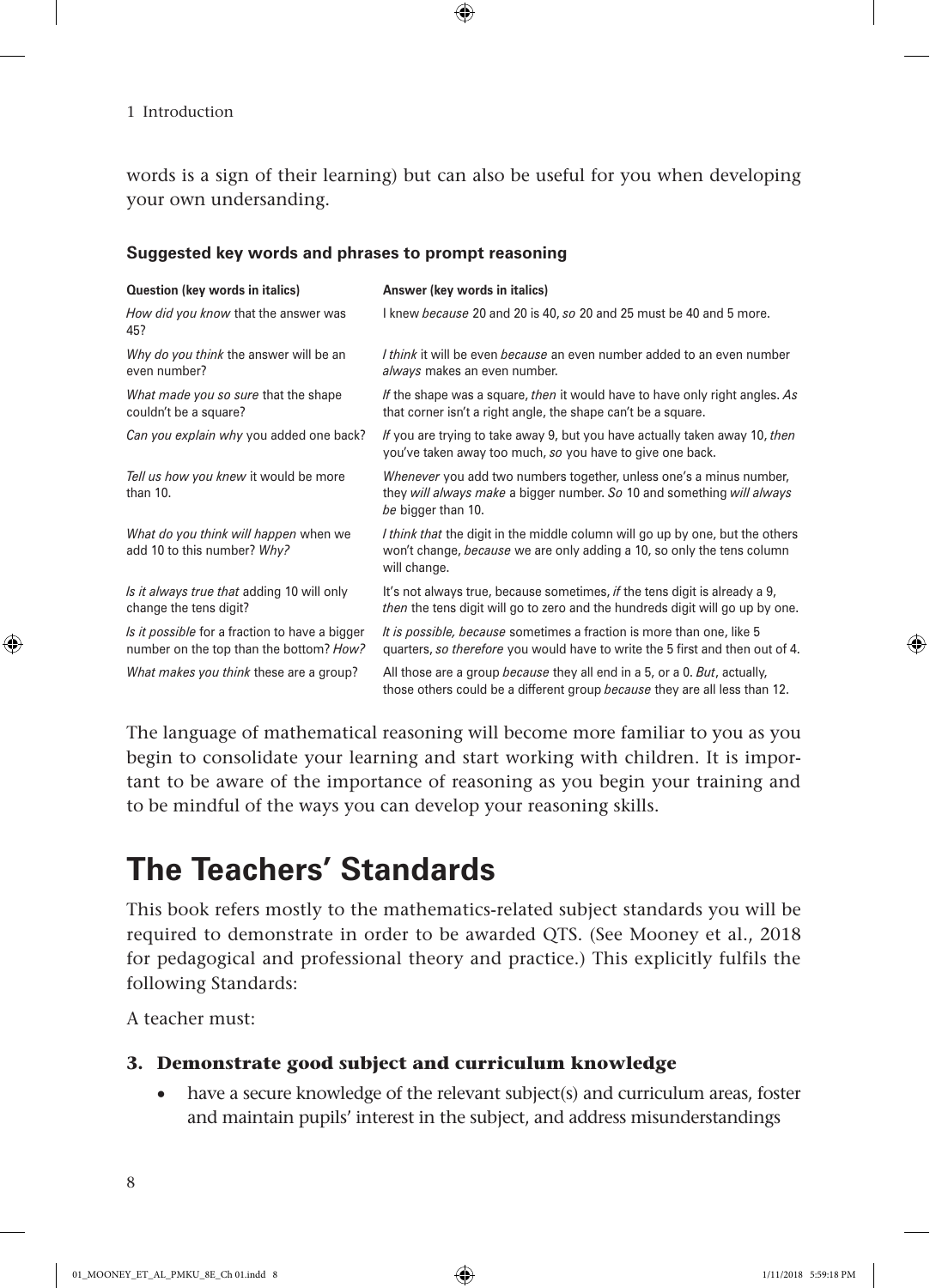• demonstrate a critical understanding of developments in the subject and curriculum areas, and promote the value of scholarship

 $\bigcirc$ 

#### **4. Plan and teach well structured lessons**

- impart knowledge and develop understanding through effective use of lesson time
- promote a love of learning and children's intellectual curiosity
- contribute to the design and provision of an engaging curriculum within the relevant subject area(s)

#### **8. Fulfil wider professional responsibilities**

take responsibility for improving teaching through appropriate professional development

In addition to these obvious standards, by having a secure subject knowledge you will also be able to support your work in meeting many of the other standards that involve giving appropriate feedback to children, planning for progression, etc.

This book covers the full range of the primary mathematics curriculum but also goes beyond to look at further aspects. The consideration given to mathematical language, and reasoning and proof should ensure you are able to make the connections between mathematical concepts and go some way towards gaining the profound understanding mentioned earlier.

## **Curriculum context**

We have focused in this book on the core areas of mathematics subject knowledge and understanding that you will need to develop the mathematical knowledge and understanding of the children you work with.

A closer look at the Purpose of Study of the National Curriculum for mathematics is useful here as an introduction to the kind of knowledge required to 'teach' children.

#### **Purpose of study**

⊕

*Mathematics is a creative and highly interconnected discipline that has been developed over centuries, providing the solution to some of history's most intriguing problems. It is essential to everyday life, critical to science, technology and engineering, and necessary for financial literacy and most forms of employment. A high-quality mathematics education therefore provides a foundation for understanding the world, the ability to reason mathematically, an appreciation of the beauty and power of mathematics, and a sense of enjoyment and curiosity about the subject.* (DfE 2013b, page 3)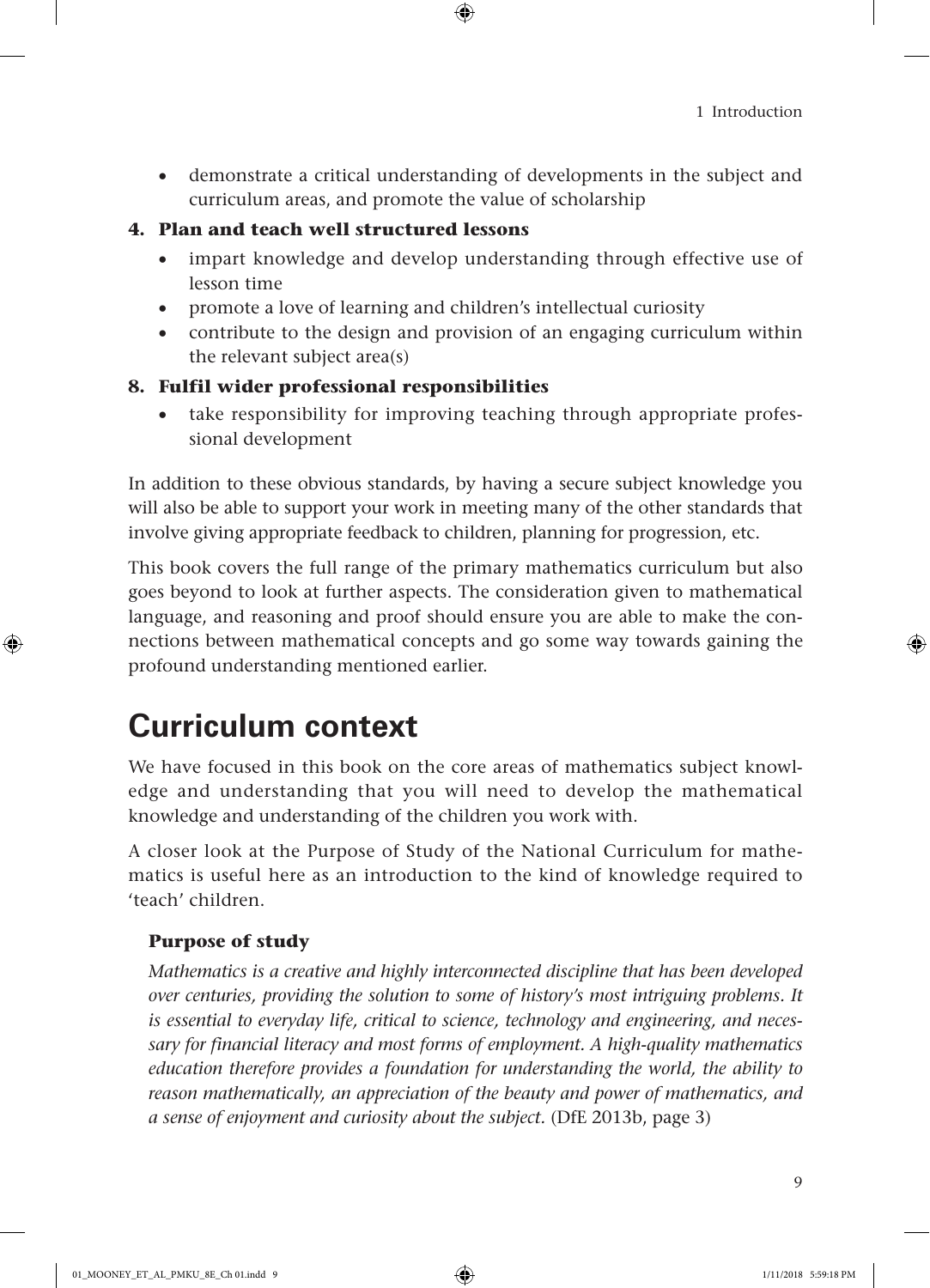Understanding the context of the curriculum helps you to make sense of how your children have been taught and why. Therefore, in each chapter we have included context about the primary National Curriculum programmes of study and the Early Learning Goals for children in the Early Years Foundation Stage in mathematics.

 $\bigoplus$ 

#### **The Early Years Foundation Stage**

The Statutory Framework for the Early Years Foundation Stage (EYFS) sets the standards that all early years providers must meet to ensure that children learn and develop well and are kept healthy and safe. It promotes teaching and learning to ensure children's 'school readiness' and gives children the broad range of knowledge and skills that provide the right foundation for good future progress through school and life. Children will remain in the EYFS until the end of the academic year in which they turn five years of age. In practice this will mean that children will follow EYFS until they finish their Reception year.

There are seven areas of learning and development that shape the educational programmes in early years settings. The three *prime* areas are:

- communication and language;
- physical development; and
- personal, social and emotional development.

The four *specific* areas are:

literacy;

⊕

- mathematics;
- understanding the world; and
- expressive arts and design.

For the purposes of this book we shall focus on these, specifically the area of learning and development in 'mathematics', which *involves providing children with opportunities to develop and improve their skills in counting, understanding and using numbers, calculating simple addition and subtraction problems; and to describe shapes, spaces, and measure* (DfE, 2017a, page 8). Crucially, the focus in mathematics is that children talk about and apply mathematics in a way that makes common sense to them (Tickell, 2011, page 103).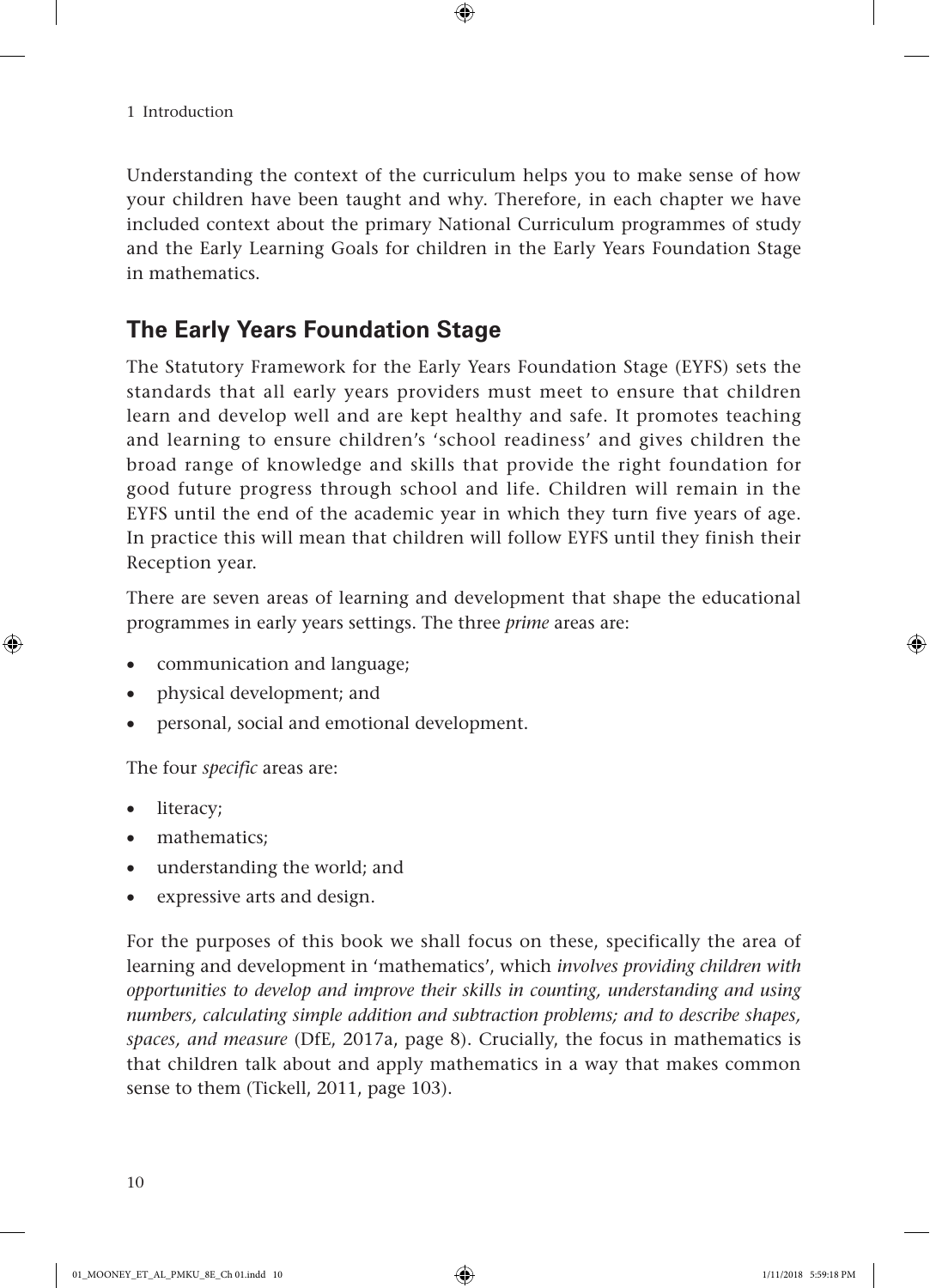#### **Mathematics in the National Curriculum**

The primary National Curriculum for mathematics is split into three key stages: Key Stage 1 (5–7 years), Lower Key Stage 2 (7–9 years) and Upper Key Stage 2 (9–11 years). Each key stage includes attainment targets, which state what pupils are expected to know, apply and understand of the matters, skills and processes specified in the mathematics programme of study. The mathematics National Curriculum in England has three aims to ensure that all pupils:

 $\bigcirc$ 

- become **fluent** in the fundamentals of mathematics, including through varied and frequent practice with increasingly complex problems over time, so that pupils develop conceptual understanding and the ability to recall and apply knowledge rapidly and accurately;
- **reason mathematically** by following a line of enquiry, conjecturing relationships and generalisations, and developing an argument, justification or proof using mathematical language;
- can **solve problems** by applying their mathematics to a variety of routine and non-routine problems with increasing sophistication, including breaking down problems into a series of simpler steps and persevering in seeking solutions.

Furthermore, the National Curriculum explains how:

*Mathematics is an interconnected subject in which pupils need to be able to move fluently between representations of mathematical ideas. The programmes of study are, by necessity, organised into apparently distinct domains, but pupils should make rich connections across mathematical ideas to develop fluency, mathematical reasoning and competence in solving increasingly sophisticated problems. They should also apply their mathematical knowledge to science and other subjects.* (DfE 2013b, page 3)

In order to support children with this, you need a good subject knowledge to see the connections, spot patterns, be fluent, reason mathematically and solve problems yourself.

### **Assessment of primary mathematics**

In England, all schools can develop and deploy their own approaches to formative assessment to support pupil attainment and progression. Each school's assessment framework should be built into their school curriculum, so that ⊕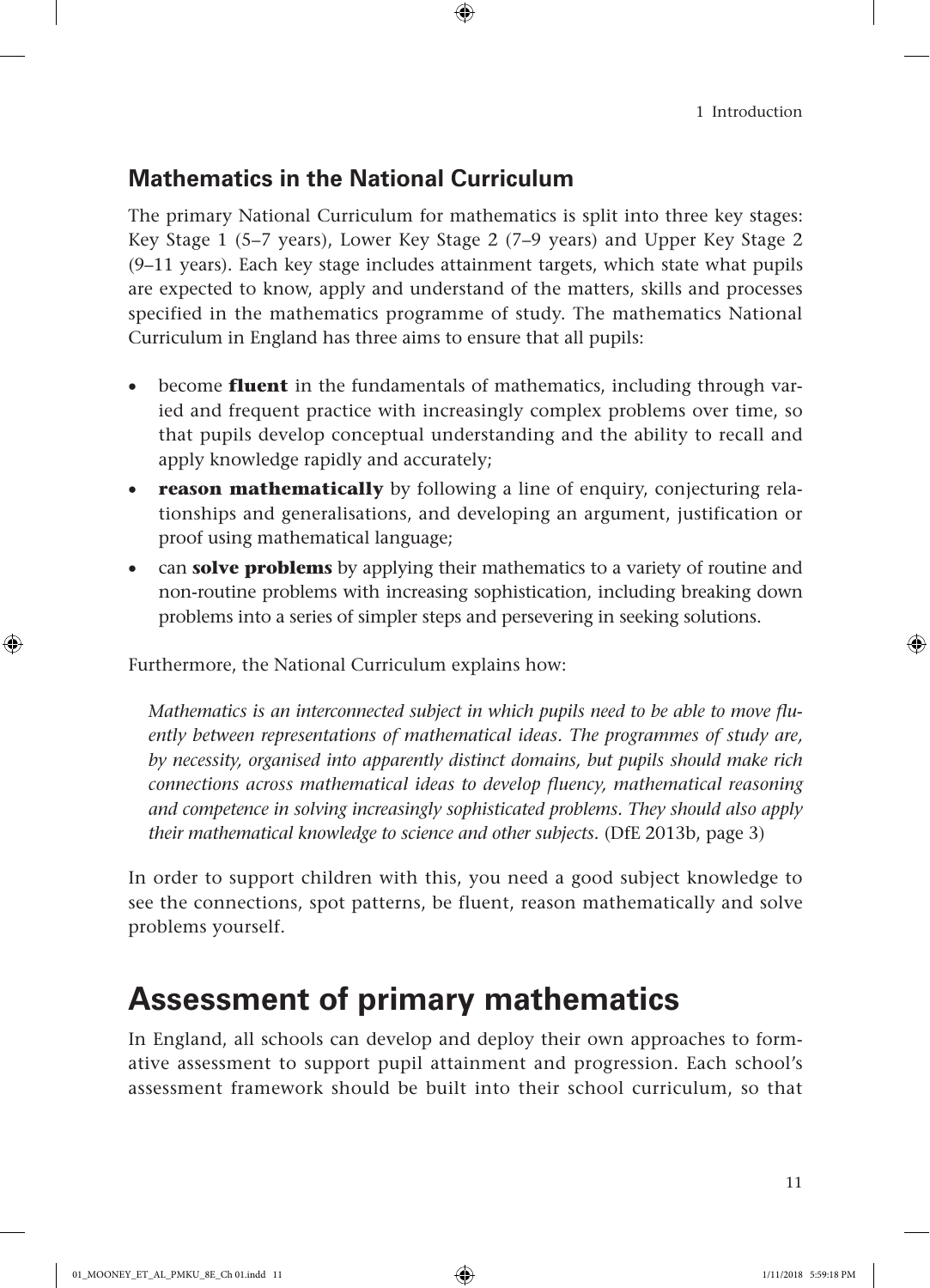schools can check what children have learned and whether they are on track to meet expectations at the end of the key stage, and so that they can report regularly to parents.

 $\bigcirc$ 

At the time of writing, the DfE have recently confirmed that the external testing for mathematics will continue at the end of Key Stage 2. In the Government's response (DfE, 2011b) to the Bew Review (2011) into Key Stage 2 testing, assessment and accountability they stated:

*It is important that mathematics tests are accessible to all pupils and do not unfairly disadvantage weaker readers. At the time of publication, The Standards and Testing Agency was reviewing all future National Curriculum Tests in mathematics to ensure that they remain accessible to all pupils, and that they are primarily tests of mathematics rather than reading.* (DfE, 2011b: 10)

In September 2017, the Department for Education published the *Primary Assessment in England Government Consultation Response*. This document outlines the government response to the consultation on the long-term future of primary assessment that ran from March 2017 to June 2017. This consultation

*sought views on a number of key proposals about the future of the statutory primary assessment system. These included assessment in the early years, the starting point for measuring the progress that pupils make at primary school, statutory end-of-key stage teacher assessment and proposals to ensure that we have a proportionate assessment system.* (DfE, 2017b, page 4)

The document gives details of the government's aim to

*remove the statutory requirement for schools to report teacher assessment judgements in English reading and mathematics at the end of key stage 2 from the 2018 to 2019 academic year onwards, once the relevant legislation has been amended. We believe that removing this duty to report judgements against the statutory teacher assessment frameworks will reduce burdens for teachers.* (DfEb, 2017, pages 24–5)

It makes clear, however, that schools' statutory requirement to report pupils' attainment and progress to parents will remain.

Also outlined is the government's plan to

*make assessments at the end of key stage 1 (both national curriculum tests and statutory teacher assessment) non-statutory as soon as the reception baseline assessment has become fully established. If possible, we intend to make this change from the 2022 to 2023 academic year onwards.* (DfE, 2017b, page 20)

12

⊕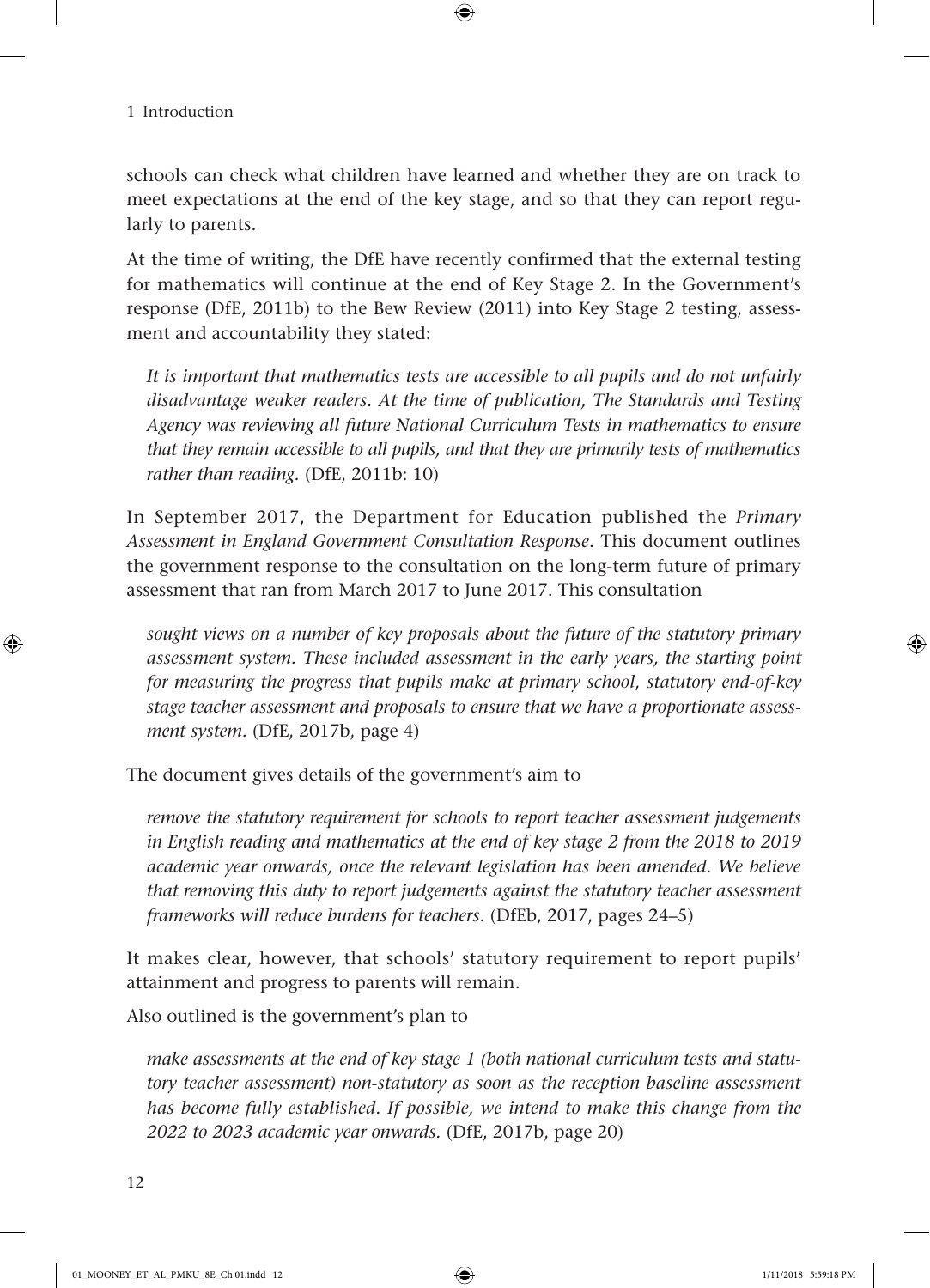Finally, the document explains clear plans to introduce the Multiplication Tables Check (a statutory test announced in 2016) at the end of Year 4.

 $\bigoplus$ 

# **The Primary Framework for Literacy and Mathematics**

While it was not statutory, the Primary Framework for Mathematics contained guidance and resources to help teachers to plan and teach mathematics to 3–11-year-old children. Many schools used the framework in their planning because by doing so they were meeting the requirements of the National Curriculum at the time.

There were seven strands in the Framework for Mathematics. These included:

- using and applying mathematics;
- counting and understanding number;
- knowing and using number facts;
- calculating;
- understanding shape;
- measuring;

⊕

handling data.

The framework encouraged a planning and teaching style for Key Stages 1 and 2 that used 'blocks'. These required teachers to consider links between different strands. This revised approach to teaching mathematics not only included the opportunity for teachers to be more creative in their approach to teaching, it also required them to have a secure subject knowledge.

Although the requirement to have regard for the primary national strategies has been discontinued, you may find that schools and individual teachers you work with are still using whole blocks or adapted units of this framework in their medium-term and long-term planning for mathematics, or other elements, such as the three-part numeracy lesson.

### **Outcomes**

This book can be used to start to address the development of your mathematical subject knowledge. Through developing subject knowledge of mathematics, including patterns and relationships, the ability to communicate, discuss, generalise, hypothesise and relate mathematics to the wider world, you will develop